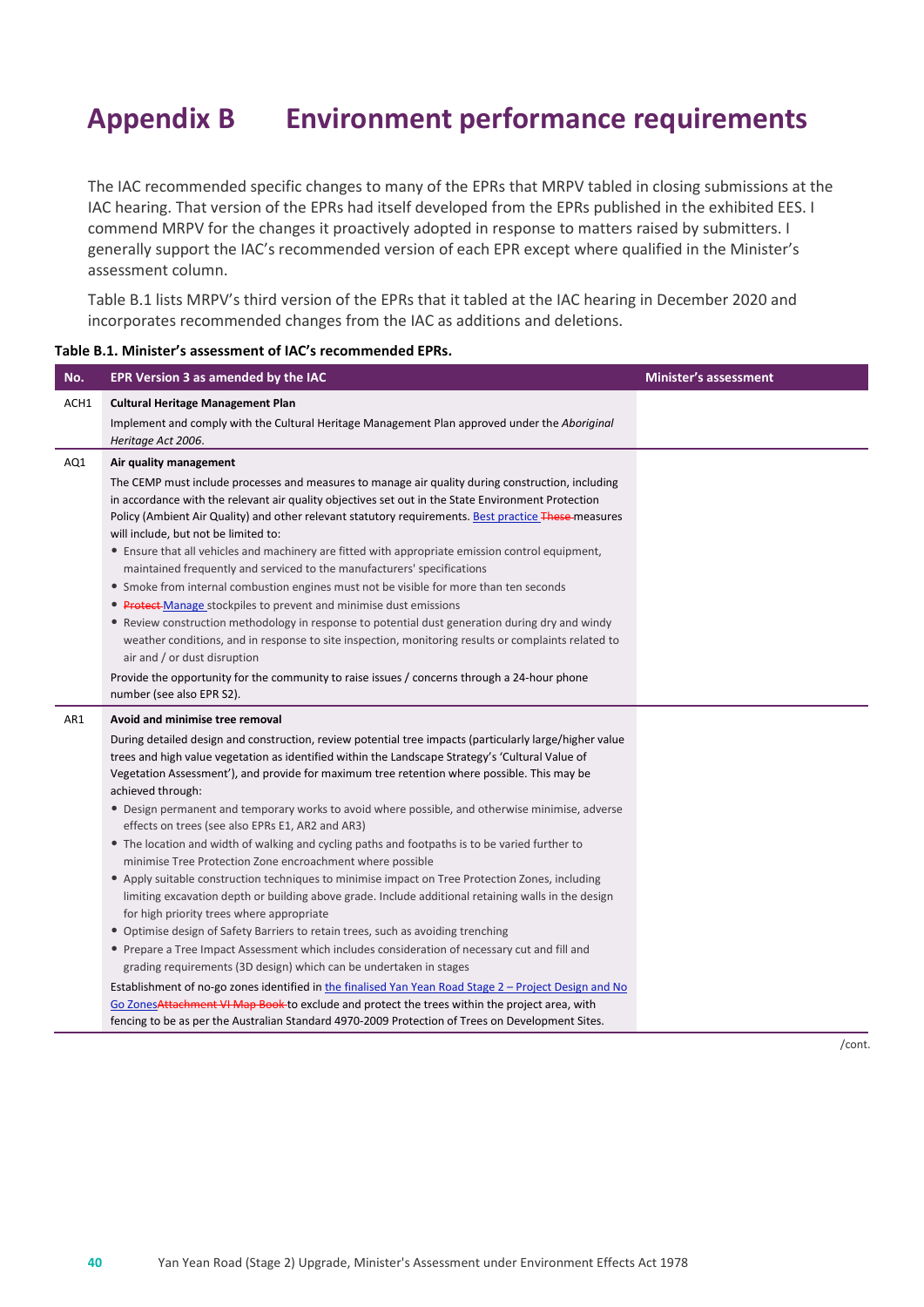| No.             | EPR Version 3 as amended by the IAC                                                                                                                                                                            | <b>Minister's assessment</b> |
|-----------------|----------------------------------------------------------------------------------------------------------------------------------------------------------------------------------------------------------------|------------------------------|
| AR <sub>2</sub> | <b>Tree Protection Management Plan</b>                                                                                                                                                                         |                              |
|                 | Prior to construction commencing, develop and implement a Tree Protection Management Plan (see                                                                                                                 |                              |
|                 | also EPRs E3 and AR3) based on the recommendations of Australian Standard 4970-2009 Protection of                                                                                                              |                              |
|                 | Trees on Development Sites. This will be in consultation with the City of Whittlesea and Shire of                                                                                                              |                              |
|                 | Nillumbik and informed by a project arborist (with a minimum qualification of Diploma in                                                                                                                       |                              |
|                 | Arboriculture (AQF level 5 or equivalent), which covers:                                                                                                                                                       |                              |
|                 | • Trees to be removed or retained which will be informed by Tree Impact Assessment                                                                                                                             |                              |
|                 | • Condition or significance of trees to be removed                                                                                                                                                             |                              |
|                 | • Options for relocation and reinstatement of trees if feasible                                                                                                                                                |                              |
|                 | • All tree protection zones and structural root zones                                                                                                                                                          |                              |
|                 | • All tree protection fenced off areas and areas where ground protection systems will be used                                                                                                                  |                              |
|                 | • Installation of services should avoid tree protection zones of retained trees. If any services are<br>required within the tree protection zone of a retained tree, they are to be installed via boring under |                              |
|                 | the tree protection zone or hydro excavation where appropriate in accordance with the Tree                                                                                                                     |                              |
|                 | <b>Protection Management Plan</b>                                                                                                                                                                              |                              |
|                 | . All services to be located within the tree protection zone. All services will either be located outside                                                                                                      |                              |
|                 | of the tree protection zone or bored under the tree protection zone                                                                                                                                            |                              |
|                 | • Location of tree protection measures and ground protection                                                                                                                                                   |                              |
|                 | To reduce tree removal and retain trees for as long as possible, tree removal will be undertaken as                                                                                                            |                              |
|                 | late as possible during construction works.                                                                                                                                                                    |                              |
| AR3             | Doreen river red gums                                                                                                                                                                                          |                              |
|                 | At the Bridge Inn Road intersection, the two Doreen river red gums will be retained. Prior to any                                                                                                              |                              |
|                 | works, a detailed Tree Protection Plan will be prepared by a suitably qualified arborist and must be                                                                                                           |                              |
|                 | signed off by MRPV. This will include tree protection measures relevant to proposed works such as a                                                                                                            |                              |
|                 | calculated no-go zone and Tree Protection Zones and specific controls for works (including excavation,                                                                                                         |                              |
|                 | utility installation, lighting) within the calculated Tree Protection Zones of the Doreen river red gums                                                                                                       |                              |
|                 | as follows:                                                                                                                                                                                                    |                              |
|                 | • Works must not occur within the no-go zone determined in the Tree Protection Plan                                                                                                                            |                              |
|                 | • The maximum depth of excavation must not exceed 800 millimetres below the existing ground                                                                                                                    |                              |
|                 | surface within the Tree Protection Zones identified in the Tree Protection Plan                                                                                                                                |                              |
|                 | • There must be no damage to the tree canopy of the Doreen river red gums                                                                                                                                      |                              |
|                 | Fence/crash barrier, signage footings and road furniture can be installed within the identified Tree                                                                                                           |                              |
|                 | Protection Zones identified in the Tree Protection Plan. All footings should be of pier or pad type                                                                                                            |                              |
|                 | and strip footings should be avoided. but are not to be more than one metre below the existing                                                                                                                 |                              |
|                 | ground surface level and must not be strip footings or similar if they exceed 800 millimetres below<br>the existing ground surface level                                                                       |                              |
|                 | • Any utilities or services such as conduits or pipes to be installed within the Tree Protection Zones                                                                                                         |                              |
|                 | identified in the Tree Protection Plan, but outside of the no-go zone identified in the Tree                                                                                                                   |                              |
|                 | Protection Plan, are to be bored with a minimum of one metre cover to the existing ground surface                                                                                                              |                              |
|                 | and are to be no greater than 500 millimetres in diameter                                                                                                                                                      |                              |
|                 | • Arrangements for appropriate long-term access to water are to be provided to the Doreen river red                                                                                                            |                              |
|                 | gums                                                                                                                                                                                                           |                              |
|                 | • The finished level of any surface adjacent to the no-go zone must be +/- 200 millimetres of the                                                                                                              |                              |
|                 | existing road and no additional fill can be placed within the undisturbed areas of the Tree                                                                                                                    |                              |
|                 | Protection Zones identified in the Tree Protection Plan                                                                                                                                                        |                              |
|                 | • Reinstatement - the area that is available, must be converted to mulched garden bed with                                                                                                                     |                              |
|                 | complementary indigenous plantings such as acacias. Reinstatement of existing pavement areas                                                                                                                   |                              |
|                 | within the Tree Protection Zones identified in the Tree Protection Plan shall be to a minimum depth                                                                                                            |                              |
|                 | of 500 millimetres                                                                                                                                                                                             |                              |
|                 | The Tree Protection Plan must provide an assessment of the tree canopies and any recommended                                                                                                                   |                              |
|                 | pruning, cabling or other works. All canopy management works are to be in accordance with AS4373-                                                                                                              |                              |
|                 | 2007 Pruning Amenity Trees. All tree pruning is to be completed by qualified arborists with a<br>minimum Certificate III in arboriculture or equivalent.                                                       |                              |
|                 |                                                                                                                                                                                                                |                              |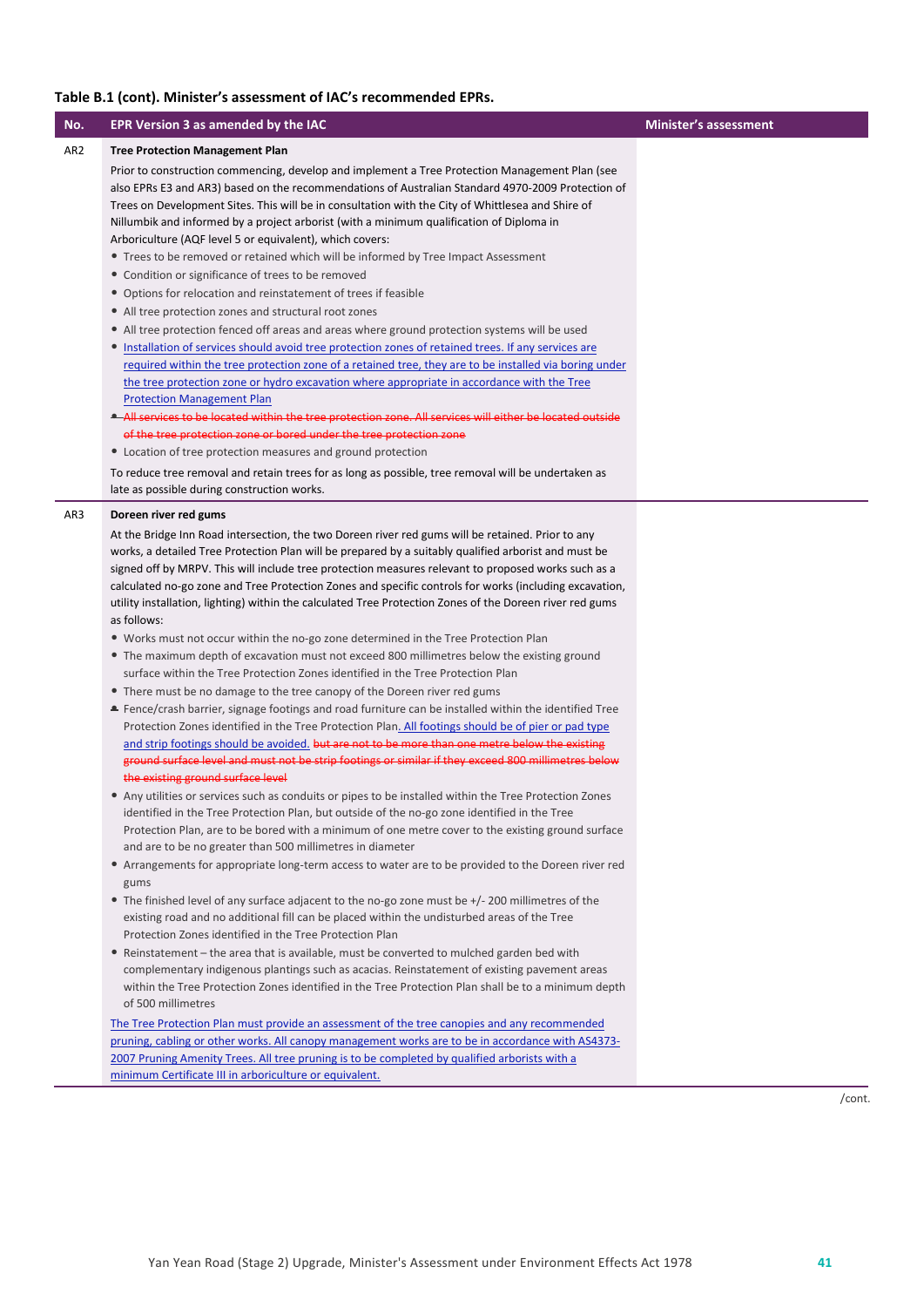| No.            | EPR Version 3 as amended by the IAC                                                                                                                                                                                                                                                                                                                                                                                                                                                                                                                                                                                                                                                                                                                                                                                                                                                                                                                                                                                                                                                                                                                                                                                                                                                                                                                                                                                                                                                                                                                                                                                                                                                                                                                                                    | <b>Minister's assessment</b>                                                                                                                                                                                                                                                                    |
|----------------|----------------------------------------------------------------------------------------------------------------------------------------------------------------------------------------------------------------------------------------------------------------------------------------------------------------------------------------------------------------------------------------------------------------------------------------------------------------------------------------------------------------------------------------------------------------------------------------------------------------------------------------------------------------------------------------------------------------------------------------------------------------------------------------------------------------------------------------------------------------------------------------------------------------------------------------------------------------------------------------------------------------------------------------------------------------------------------------------------------------------------------------------------------------------------------------------------------------------------------------------------------------------------------------------------------------------------------------------------------------------------------------------------------------------------------------------------------------------------------------------------------------------------------------------------------------------------------------------------------------------------------------------------------------------------------------------------------------------------------------------------------------------------------------|-------------------------------------------------------------------------------------------------------------------------------------------------------------------------------------------------------------------------------------------------------------------------------------------------|
| AR4            | Reinstatement                                                                                                                                                                                                                                                                                                                                                                                                                                                                                                                                                                                                                                                                                                                                                                                                                                                                                                                                                                                                                                                                                                                                                                                                                                                                                                                                                                                                                                                                                                                                                                                                                                                                                                                                                                          |                                                                                                                                                                                                                                                                                                 |
|                | Reinstatement of soft and hard landscaping is to be in accordance with the Project's Landscape<br>Strategy (see also EPRs E6 and LV2) and include:<br>• Protecting retained trees                                                                                                                                                                                                                                                                                                                                                                                                                                                                                                                                                                                                                                                                                                                                                                                                                                                                                                                                                                                                                                                                                                                                                                                                                                                                                                                                                                                                                                                                                                                                                                                                      |                                                                                                                                                                                                                                                                                                 |
|                | • Ensuring new tree planting does not adversely impact existing vegetation                                                                                                                                                                                                                                                                                                                                                                                                                                                                                                                                                                                                                                                                                                                                                                                                                                                                                                                                                                                                                                                                                                                                                                                                                                                                                                                                                                                                                                                                                                                                                                                                                                                                                                             |                                                                                                                                                                                                                                                                                                 |
|                | There is to be no broad-scale tillage of soil within Tree Protection Zones of retained trees. Topsoil is<br>not to be added within the Tree Protection Zone of a retained tree.                                                                                                                                                                                                                                                                                                                                                                                                                                                                                                                                                                                                                                                                                                                                                                                                                                                                                                                                                                                                                                                                                                                                                                                                                                                                                                                                                                                                                                                                                                                                                                                                        |                                                                                                                                                                                                                                                                                                 |
| <b>B1</b>      | Avoid and minimise business disruption                                                                                                                                                                                                                                                                                                                                                                                                                                                                                                                                                                                                                                                                                                                                                                                                                                                                                                                                                                                                                                                                                                                                                                                                                                                                                                                                                                                                                                                                                                                                                                                                                                                                                                                                                 |                                                                                                                                                                                                                                                                                                 |
|                | Avoid and minimise to the extent practicable any reduction in the level of access, amenity or function<br>of any business or commercial facility, including any reduction in car parking available for businesses<br>or commercial facilities.<br>Ensure that the construction program minimises impacts on businesses and facilities to the extent<br>practicable, with consideration of operating hours and peak visitation times (see also EPR B2).                                                                                                                                                                                                                                                                                                                                                                                                                                                                                                                                                                                                                                                                                                                                                                                                                                                                                                                                                                                                                                                                                                                                                                                                                                                                                                                                 |                                                                                                                                                                                                                                                                                                 |
| <b>B2</b>      | Implement a Trader Engagement Plan                                                                                                                                                                                                                                                                                                                                                                                                                                                                                                                                                                                                                                                                                                                                                                                                                                                                                                                                                                                                                                                                                                                                                                                                                                                                                                                                                                                                                                                                                                                                                                                                                                                                                                                                                     |                                                                                                                                                                                                                                                                                                 |
|                | Prepare and implement a Trader Engagement Plan in accordance with Victorian Small Business<br>Engagement Guidelines to manage impacts to non-acquired businesses and to engage with business<br>and property owners throughout the construction phase. The plan shall include:<br>• Timely information on key project milestones<br>• Changes to traffic conditions and duration of impact<br>• A project construction schedule developed in coordination with transport authorities and City of<br>Whittlesea and Shire of Nillumbik and in consultation with businesses to minimise cumulative<br>impacts of this and other projects<br>• Plans for signage to notify customers of proposed changes to business operations, including the<br>setting of suitable timeframes for notification prior to commencement of changes<br>• Measures to ensure access to businesses is maintained for customers, delivery and waste removal<br>unless there has been prior engagement with affected businesses (including mutually agreed<br>mitigation measures as required). This could include the installation of directional and business<br>signage to assist customers and minimising reduction in carparking available to shoppers and<br>traders<br>• Process for registering and management of complaints from affected businesses and potential<br>support services offered<br>• Ensure emergency services are notified ahead of major works<br>• Provide the opportunity for issues / concerns to be raised through a 24-hour phone number (see<br>also EPR S2).<br>Provide marketing support to small businesses along the alignment in consultation with and with the<br>consent of the business, for example, by assisting small businesses to advertise using mediums such as |                                                                                                                                                                                                                                                                                                 |
|                | social media, 'buy local' postcards, and discount vouchers and utilising project infrastructure as<br>billboard space for promotion.                                                                                                                                                                                                                                                                                                                                                                                                                                                                                                                                                                                                                                                                                                                                                                                                                                                                                                                                                                                                                                                                                                                                                                                                                                                                                                                                                                                                                                                                                                                                                                                                                                                   |                                                                                                                                                                                                                                                                                                 |
| B <sub>3</sub> | <b>Business access and car parking</b>                                                                                                                                                                                                                                                                                                                                                                                                                                                                                                                                                                                                                                                                                                                                                                                                                                                                                                                                                                                                                                                                                                                                                                                                                                                                                                                                                                                                                                                                                                                                                                                                                                                                                                                                                 |                                                                                                                                                                                                                                                                                                 |
|                | All permanent access to and parking for business and commercial facilities affected by the works is to<br>be restored, in consultation with the relevant stakeholders, including associated landscaping and<br>restoration works. Any temporary access arrangements put in place for the duration of construction<br>must be removed when construction has ceased, unless they become the permanent arrangement.<br>Any reduction in current parking numbers at existing businesses will be avoided; however, where a<br>loss in existing car parking is unavoidable, losses must be minimised and occur in consultation with<br>relevant stakeholders.                                                                                                                                                                                                                                                                                                                                                                                                                                                                                                                                                                                                                                                                                                                                                                                                                                                                                                                                                                                                                                                                                                                                |                                                                                                                                                                                                                                                                                                 |
| <u>B4</u>      | <b>Doreen Neighbourhood Activity Centre</b>                                                                                                                                                                                                                                                                                                                                                                                                                                                                                                                                                                                                                                                                                                                                                                                                                                                                                                                                                                                                                                                                                                                                                                                                                                                                                                                                                                                                                                                                                                                                                                                                                                                                                                                                            | Generally supported, however I                                                                                                                                                                                                                                                                  |
|                | Develop and implement measures as part of the Project in consultation with the Department of<br>Transport, Whittlesea City Council and Nillumbik Shire Council to avoid and minimise loss of exposure<br>of the Doreen Neighbourhood Activity Centre to the arterial road network, including:<br>• Design permanent and temporary works to the extent practicable to ensure that a reasonable level<br>of visibility of the Doreen Neighbourhood Activity Centre is maintained when approaching the<br>Doreen Neighbourhood Activity Centre on Yan Yean Road or Bridge Inn Road;<br>Installation of wayfinding, directional and/or business identification signage to provide advanced<br>notice to motorists on Yan Yean Road or Bridge Inn Road of the Doreen Neighbourhood Activity                                                                                                                                                                                                                                                                                                                                                                                                                                                                                                                                                                                                                                                                                                                                                                                                                                                                                                                                                                                                 | acknowledge potentially competing<br>priorities between the level of visibility of<br>the activity centre and landscaping to<br>reduce visual impacts.<br>I also encourage MRPV to consider how<br>this EPR will be achieved in a manner<br>consistent with requirements of the new<br>EPR LU3. |
|                | Centre in accordance with relevant Department of Transport guidelines.                                                                                                                                                                                                                                                                                                                                                                                                                                                                                                                                                                                                                                                                                                                                                                                                                                                                                                                                                                                                                                                                                                                                                                                                                                                                                                                                                                                                                                                                                                                                                                                                                                                                                                                 |                                                                                                                                                                                                                                                                                                 |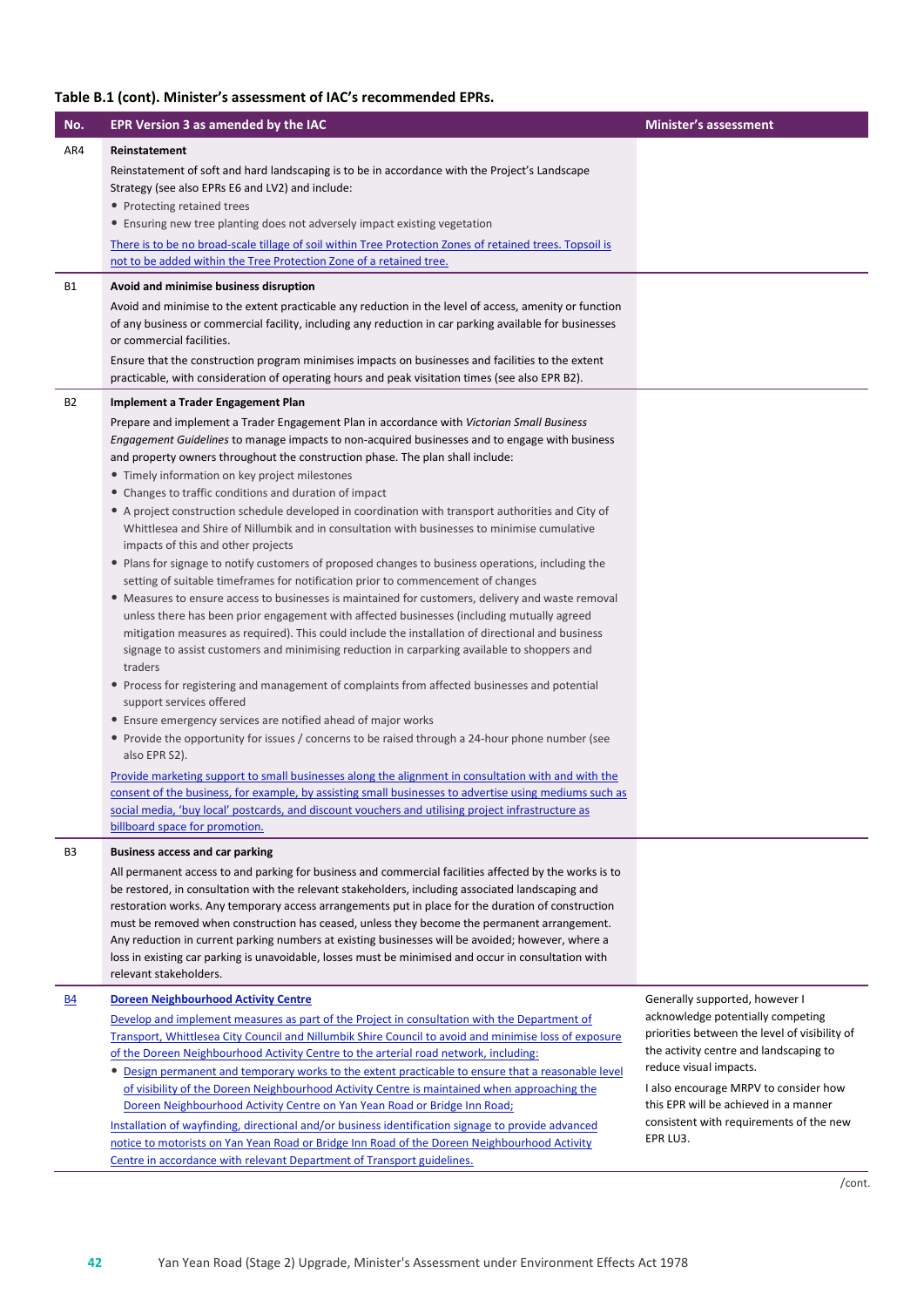| No. | EPR Version 3 as amended by the IAC                                                                                                                                                                                                                                                            | <b>Minister's assessment</b>                                                                                            |
|-----|------------------------------------------------------------------------------------------------------------------------------------------------------------------------------------------------------------------------------------------------------------------------------------------------|-------------------------------------------------------------------------------------------------------------------------|
| CL1 | Spoil management                                                                                                                                                                                                                                                                               |                                                                                                                         |
|     | The CEMP must include processes and measures to manage contaminated soil in accordance with the<br>relevant objectives set out in State Environment Protection Policy (SEPP) – Prevention and<br>Management of Contamination of Land and other relevant statutory requirements and guidelines. |                                                                                                                         |
|     | These include, but are not limited to:<br>• Environment Protection (Industrial Waste Resource) Regulations 2009                                                                                                                                                                                |                                                                                                                         |
|     | • Industrial Waste Management Policy (Waste Acid Sulfate Soils) 1999                                                                                                                                                                                                                           |                                                                                                                         |
|     | • National Environment Protection (Assessment of Site Contamination) Measures 1999, amended<br>2013 (ASC NEPM)                                                                                                                                                                                 |                                                                                                                         |
|     | • WorkSafe Occupational Health and Safety Regulations 2007 (Asbestos)                                                                                                                                                                                                                          |                                                                                                                         |
|     | • PFAS National Environmental Management Plan 1.0 2018                                                                                                                                                                                                                                         |                                                                                                                         |
|     | • AS 4482.1-2005 Guide to the investigation and sampling of sites with potentially contaminated soil.                                                                                                                                                                                          |                                                                                                                         |
|     | The processes and measures must include:                                                                                                                                                                                                                                                       |                                                                                                                         |
|     | • Characterising soil prior to disposal or reuse<br>• Identifying soil containing asbestos and if present, developing management strategies in<br>accordance with the WorkSafe Regulations                                                                                                     |                                                                                                                         |
|     | • Assessing geological formations with naturally enriched metals and applicable spoil management<br>options and or off-site disposal to the satisfaction of EPA Victoria                                                                                                                       |                                                                                                                         |
|     | • Identifying suitably licensed facilities for the disposal or treatment of contaminated soil                                                                                                                                                                                                  |                                                                                                                         |
|     | • Management measures for storage, handling and transport of spoil for the protection of health,<br>amenity and the environment                                                                                                                                                                |                                                                                                                         |
|     | • Management of wastewater                                                                                                                                                                                                                                                                     |                                                                                                                         |
|     | • Management of dust, potential stormwater run-off and seepage from stockpiled materials                                                                                                                                                                                                       |                                                                                                                         |
|     | • Undertaking a baseline site assessment of areas proposed for construction laydown prior to use                                                                                                                                                                                               |                                                                                                                         |
|     | Protection of the beneficial uses of land associated with current and planned future use.                                                                                                                                                                                                      |                                                                                                                         |
| E1  | <b>Native vegetation</b><br>Develop and implement measures to avoid where possible, and otherwise minimise impacts on native                                                                                                                                                                   | Generally supported, but I do not agree<br>with the project accounting for                                              |
|     | vegetation, listed species and ecological communities and the Studley Park Gum through detailed                                                                                                                                                                                                | consequential losses.                                                                                                   |
|     | design and construction, including:                                                                                                                                                                                                                                                            | I also recommend MRPV develop a                                                                                         |
|     | • Minimising footprint and disturbance of temporary and permanent works, such as through detailed<br>design of:                                                                                                                                                                                | management plan in consultation with<br>DELWP regarding seed collection<br>activities. I expect this plan would include |
|     | The wide median between Bannons Lane and Laurie Street                                                                                                                                                                                                                                         | aspects such as seed collection,                                                                                        |
|     | - The Bridge Inn Road intersection                                                                                                                                                                                                                                                             | propagation, planting, ongoing                                                                                          |
|     | - The Jorgensen Avenue intersection                                                                                                                                                                                                                                                            | management and monitoring and                                                                                           |
|     | - The Youngs Road roundabout                                                                                                                                                                                                                                                                   | commitments for the minimum number                                                                                      |
|     | - The Yarra Valley Water pump station relocation                                                                                                                                                                                                                                               | of plantings and minimum survivorship.                                                                                  |
|     | - The walking and cycling path in Werther Park                                                                                                                                                                                                                                                 |                                                                                                                         |
|     | - The walking and cycling path built within Tree Protection Zones<br>• At the Bridge Inn Road intersection, the Doreen river red gums will be retained. A Tree Protection                                                                                                                      |                                                                                                                         |
|     | Management Plan is required to protect trees during construction (see also EPR AR3)                                                                                                                                                                                                            |                                                                                                                         |
|     | • Further minimisation of native tree loss during detailed design, prioritising retention of large and<br>hollow bearing trees                                                                                                                                                                 |                                                                                                                         |
|     | • Trees for which the Project will impact <10% of the Tree Protection Zone (TPZ) are likely to be able                                                                                                                                                                                         |                                                                                                                         |
|     | to be retained. For these specific trees, once construction methods are better known, a detailed<br>arborist assessment must be conducted                                                                                                                                                      |                                                                                                                         |
|     | • Finalise the Yan Yean Road Stage 2 - Project Design and No Go Zones, 15 December 2020 to include                                                                                                                                                                                             |                                                                                                                         |
|     | further no-go zones as identified through detailed design                                                                                                                                                                                                                                      |                                                                                                                         |
|     | • Implement the no-go zones identified in the finalised Yan Yean Road Stage 2 - Project Design and                                                                                                                                                                                             |                                                                                                                         |
|     | No Go ZonesEES Attachment VI Map Book.                                                                                                                                                                                                                                                         |                                                                                                                         |
|     | Native vegetation removal must be offset in accordance with DELWP's Guidelines for the removal,<br>destruction or lopping of native vegetation 2017 (DELWP 2017c), including consequential losses along                                                                                        |                                                                                                                         |

/cont.

proposed boundary fence lines.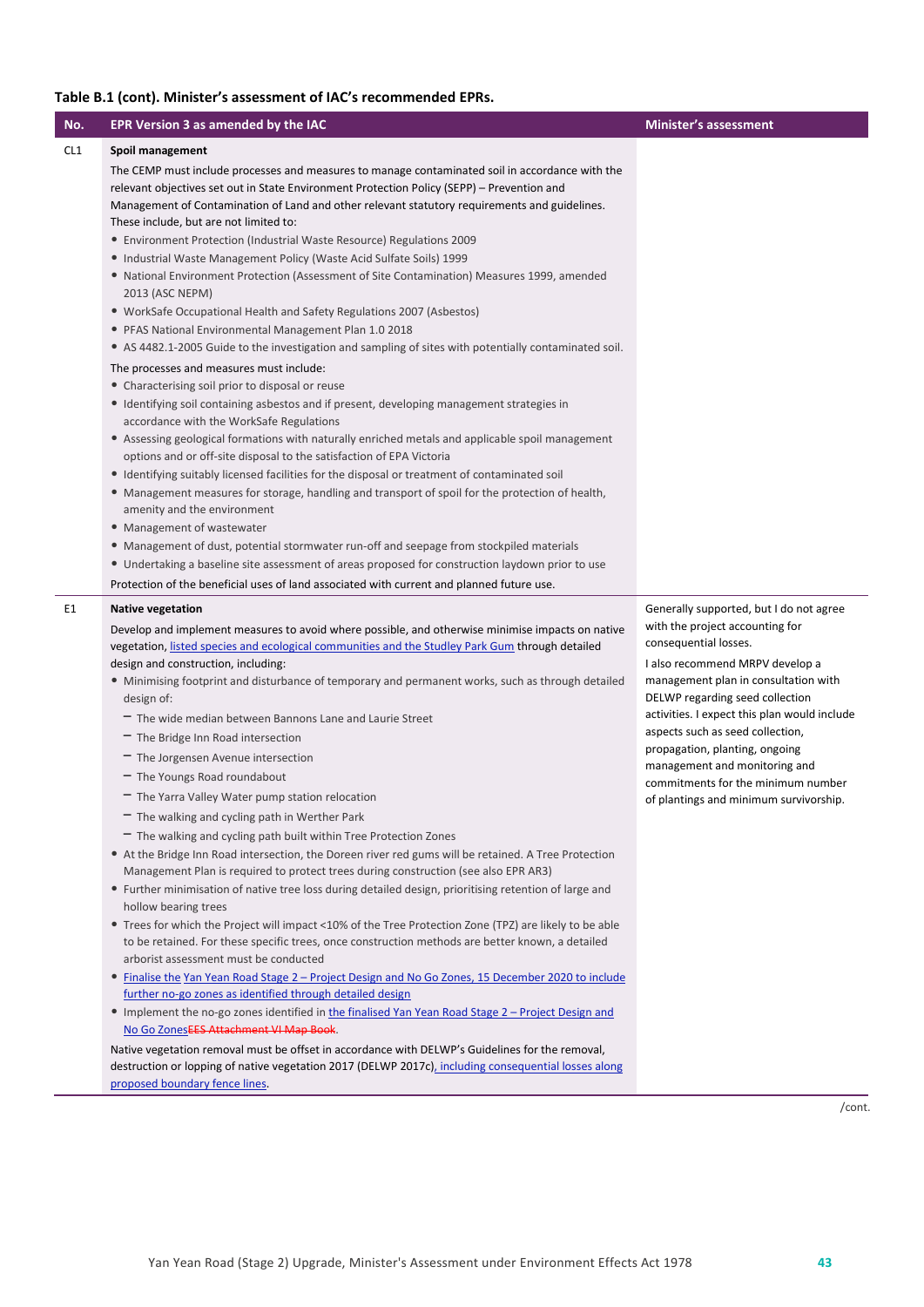| No.            | <b>EPR Version 3 as amended by the IAC</b>                                                                                                                                                                                                                                                                                                                                                                                                                                                                                                                                                                                                                                                                                                                                                                                                                                                                                                                                                                                                                                                                                                                                                                                                                                                                                                                                                                                                                                                                                                                                                                                                                                                                                                                                                                                                                                                                                                                                                                                                                                                                                                                                                                                                                                                                                                                                                                                                                                                                                                                                                                                                             | <b>Minister's assessment</b>                                                                                                                                                                                                                                                                                                                                                                                                                                                                                              |
|----------------|--------------------------------------------------------------------------------------------------------------------------------------------------------------------------------------------------------------------------------------------------------------------------------------------------------------------------------------------------------------------------------------------------------------------------------------------------------------------------------------------------------------------------------------------------------------------------------------------------------------------------------------------------------------------------------------------------------------------------------------------------------------------------------------------------------------------------------------------------------------------------------------------------------------------------------------------------------------------------------------------------------------------------------------------------------------------------------------------------------------------------------------------------------------------------------------------------------------------------------------------------------------------------------------------------------------------------------------------------------------------------------------------------------------------------------------------------------------------------------------------------------------------------------------------------------------------------------------------------------------------------------------------------------------------------------------------------------------------------------------------------------------------------------------------------------------------------------------------------------------------------------------------------------------------------------------------------------------------------------------------------------------------------------------------------------------------------------------------------------------------------------------------------------------------------------------------------------------------------------------------------------------------------------------------------------------------------------------------------------------------------------------------------------------------------------------------------------------------------------------------------------------------------------------------------------------------------------------------------------------------------------------------------------|---------------------------------------------------------------------------------------------------------------------------------------------------------------------------------------------------------------------------------------------------------------------------------------------------------------------------------------------------------------------------------------------------------------------------------------------------------------------------------------------------------------------------|
| E <sub>2</sub> | Flora and fauna - design<br>Design the Project to avoid and otherwise minimise impacts, to the extent practicable, on listed<br>species and ecological communities, the Studley Park Gum, wildlife and their habitat, including:<br>• Utilising the MRPV Fauna Sensitive Road Design Guideline (2020) to incorporate fauna sensitive<br>design, including:<br>- Use of fauna-friendly fencing where fencing is required where possible (avoidance of chain-mesh<br>fencing and barbed wire). If non-metal mesh fencing is required, it must be designed to minimise<br>collision risk<br>- Use of fauna sensitive lighting where lighting is required<br>- Avoidance of transparent materials in the construction of bus shelters, barriers, fencing, and<br>signage to minimise the potential for birds or other fauna to collide with them<br>- Targeted signage to minimise roadkill and investigation of other measures during detailed design<br>which may be trialled to minimise collision risk, particularly for Eastern Grey Kangaroos<br>- Providing rope bridges in key connectivity areas (as shown in Figure 5.5 of Technical Appendix<br>B1) for arboreal mammals, to be installed as early as practicable during construction<br>- Provision of replacement hollows<br>Preparing a Fauna Management Plan in consultation with the Department of Transport, Nillumbik<br>Shire Council and Whittlesea City Council. The final Fauna Management Plan should be approved by<br>the Minister for Planning prior to works commencing.                                                                                                                                                                                                                                                                                                                                                                                                                                                                                                                                                                                                                                                                                                                                                                                                                                                                                                                                                                                                                                                                                                        | Generally supported, however propose<br>the fauna management plan should be<br>prepared in consultation with DoT, the<br>councils and DELWP rather than provided<br>to Minister for Planning for approval.<br>The fauna management plan should also<br>include detailed procedures for the<br>prevention of fauna mortality and injury<br>during habitat clearance described in<br>Section 4.2.<br>The fauna management plan should also<br>include kangaroo-specific mitigation<br>measures as described in Section 4.2. |
| E3             | Flora and fauna - construction                                                                                                                                                                                                                                                                                                                                                                                                                                                                                                                                                                                                                                                                                                                                                                                                                                                                                                                                                                                                                                                                                                                                                                                                                                                                                                                                                                                                                                                                                                                                                                                                                                                                                                                                                                                                                                                                                                                                                                                                                                                                                                                                                                                                                                                                                                                                                                                                                                                                                                                                                                                                                         | Amend to include point concerning                                                                                                                                                                                                                                                                                                                                                                                                                                                                                         |
|                | The CEMP must include requirements and methods in accordance with the MRPV Fauna Sensitive<br>Road Design Guideline (2020) for avoiding, or where avoidance is not feasible, minimising impacts on<br>flora and fauna, including:<br>• Contingency and reporting procedures for the event that a listed threatened species is identified in<br>order to mitigate any potential for significant impacts on the listed threatened species<br>• Protection of all vegetation inside and adjacent to the project area (where the Tree Protection Zone<br>intersects the project area) that is not required to be removed, provided that such measures should<br>be limited to activities undertaken inside the project area<br>• Fencing no-go zones (refer to Attachment VI Map Book) to prevent access during construction<br>• Vegetation clearing controls and protection measures, including protocols such as pre-clearing<br>surveys, advanced blocking of known tree hollows, two-stage clearing, minimised clearing during<br>spring where practicable, and phased removal wherever practicable (see also EPR V1)<br>• Pruning of trees to be retained must not exceed one third of total canopy area. Pruning and<br>removal of trees must only be conducted following pre-clearance surveys, in the presence of an<br>ecologist. Prior to being removed, all identified hollows in any tree or branch are to be inspected for<br>signs of fauna<br>• Measures during clearing and construction including weed and disease hygiene, pathogen<br>mitigation, management, monitoring and reporting measures to reduce weed introduction and<br>spread<br>• Fire risk management measures<br>• Development and implementation of a Tree Protection Management Plan for protection of retained<br>trees (see also EPRs AR2 and AR3)<br>• Development and implementation of protocols around the handling of fauna during construction<br>• Retention of dead, declining, or impacted trees and retention/relocation of tree hollows for habitat<br>where appropriate and practicable following completion of a risk assessment<br>• Minimise impacts of construction lighting through consideration of siting, direction and fixtures<br>• Egress points for fauna (particularly kangaroos) in construction fencing. Construction personnel to<br>report fauna entrapment and traffic control to slow or stop vehicles when wildlife is sighted to<br>minimise collision risk<br>Trench management, including avoiding open trenches overnight where practicable. Where trenches<br>cannot be closed, check trenches for fauna early in the morning. | rehabilitation of laydown areas allowing<br>revegetation as presented by MRPV in<br>Tabled Document 121.                                                                                                                                                                                                                                                                                                                                                                                                                  |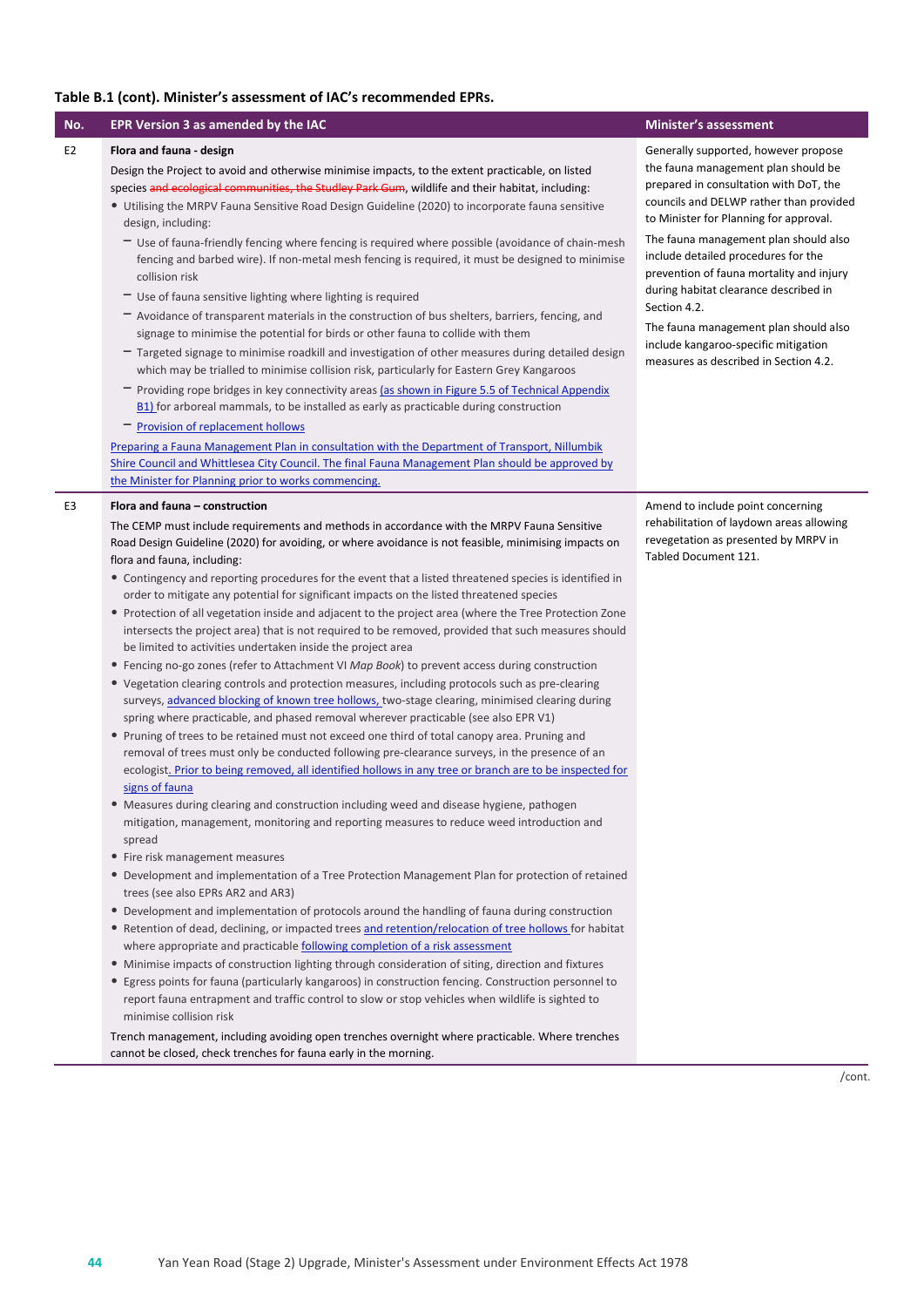| No.              | EPR Version 3 as amended by the IAC                                                                                                                                                                                                                                                                                                                                                          | <b>Minister's assessment</b>                                                                                                                                                       |
|------------------|----------------------------------------------------------------------------------------------------------------------------------------------------------------------------------------------------------------------------------------------------------------------------------------------------------------------------------------------------------------------------------------------|------------------------------------------------------------------------------------------------------------------------------------------------------------------------------------|
| E4               | <b>Swift Parrot Management Plan</b>                                                                                                                                                                                                                                                                                                                                                          |                                                                                                                                                                                    |
|                  | Implementing the mitigation measures specified in the Swift Parrot Management Plan, including:<br>• Using existing stacksites and existing road formation for material lay down areas for storage, plant<br>and vehicle storage and site compounds<br>• Establish and maintain no-go zones (refer to Attachment VI Map Book) to reduce impacts on Swift                                      |                                                                                                                                                                                    |
|                  | Parrot<br>• Design, where possible, to avoid incorporating chain-mesh or barbed wire fences as well as clear<br>glass for any structures (bus shelters, barriers). If chain-mesh fencing is required at Yarrambat Golf<br>Course, it must be designed to minimise collision risk for Swift Parrot                                                                                            |                                                                                                                                                                                    |
|                  | • Inducting construction workers to communicate permit conditions, environmental requirements<br>regarding fauna management and no-go zones                                                                                                                                                                                                                                                  |                                                                                                                                                                                    |
|                  | Controlling noise and dust during works in accordance with relevant standards (see also EPRs NV1 and<br>AQ1).                                                                                                                                                                                                                                                                                |                                                                                                                                                                                    |
| E5               | <b>Matted Flax-lily</b><br>Where direct impacts on Matted Flax-lily <b>eccur</b> are anticipated, a salvage and translocation plan must<br>be developed and implemented to the satisfaction of the Department of Environment, Land, Water<br>and Planning and the Commonwealth Department of Agriculture, Water and the Environment, prior to<br>the commencement of relevant works.         | I accept the IAC's proposed change, and<br>also recommend revision of this EPR to<br>include implementation after detailed<br>design, but still prior to commencement<br>of works. |
| E6               | <b>Strategic revegetation</b>                                                                                                                                                                                                                                                                                                                                                                |                                                                                                                                                                                    |
|                  | Strategic revegetation in accordance with the Project's Landscape Strategy (see also EPRs AR4 and<br>LV2) to minimise long term fragmentation impacts by:<br>• Using indigenous species as appropriate from relevant ecological vegetation classes to maximise                                                                                                                               |                                                                                                                                                                                    |
|                  | fauna habitat value and connectivity, including trees likely to be used by Swift Parrot and Grey-<br>headed flying fox                                                                                                                                                                                                                                                                       |                                                                                                                                                                                    |
|                  | Incorporating indigenous mid-storey and ground layer plants as appropriate to complement retained<br>habitat.                                                                                                                                                                                                                                                                                |                                                                                                                                                                                    |
| E7               | Avoid introduction or spread of weeds and pathogens                                                                                                                                                                                                                                                                                                                                          |                                                                                                                                                                                    |
|                  | The CEMP must include measures to avoid the spread or introduction of weeds and pathogens during<br>construction, including vehicle and equipment hygiene.                                                                                                                                                                                                                                   |                                                                                                                                                                                    |
| E8               | <b>Operational maintenance</b>                                                                                                                                                                                                                                                                                                                                                               |                                                                                                                                                                                    |
|                  | During operation, maintain all fences, signage and fauna crossings, and soil hygiene controls for areas<br>of retained native vegetation in accordance with Department of Transport processes and standards<br>for declared roads in Victoria.                                                                                                                                               |                                                                                                                                                                                    |
| EMF1             | <b>Environmental Management System</b>                                                                                                                                                                                                                                                                                                                                                       |                                                                                                                                                                                    |
|                  | Implement an Environmental Management System that complies with AS/NZS ISO 14001:2015<br>Environmental management systems - Requirements with guidance for use.                                                                                                                                                                                                                              |                                                                                                                                                                                    |
| EMF <sub>2</sub> | <b>Environmental Management Plans</b>                                                                                                                                                                                                                                                                                                                                                        | Amend wording for IEA review to be                                                                                                                                                 |
|                  | Prepare and implement a Construction Environmental Management Plan (CEMP) and other relevant                                                                                                                                                                                                                                                                                                 | published on MRPV's website for<br>consistency with other audit report                                                                                                             |
|                  | plans as required by the EPRs and in accordance with this Environmental Management Framework<br>(EMF). The development of the CEMP and sub-plans must include consultation with relevant                                                                                                                                                                                                     | requirements as per EPR EMF4.                                                                                                                                                      |
|                  | stakeholders as listed in this EMF and as required under any statutory approvals. The CEMP and all                                                                                                                                                                                                                                                                                           |                                                                                                                                                                                    |
|                  | sub-plans shall be approved by MRPV before construction commences (excluding preparatory<br>buildings and works permitted under the Incorporated Document).                                                                                                                                                                                                                                  |                                                                                                                                                                                    |
|                  | Before approval, the CEMP and other relevant plans are to be reviewed by the Independent                                                                                                                                                                                                                                                                                                     |                                                                                                                                                                                    |
|                  | Environmental Auditor and that review must be made public at the time of approval.                                                                                                                                                                                                                                                                                                           |                                                                                                                                                                                    |
| EMF3             | <b>Complaints management</b>                                                                                                                                                                                                                                                                                                                                                                 |                                                                                                                                                                                    |
|                  | Prepare and implement a process for recording, managing, and resolving complaints received from<br>affected stakeholders during construction. The complaints management system must be consistent<br>with the Project's Communications and Stakeholder Engagement Plan (see also EPR S2) and Australian<br>Standard AS/NZS 100002:2014 Guidelines for Complaint Management in Organisations. |                                                                                                                                                                                    |
|                  |                                                                                                                                                                                                                                                                                                                                                                                              |                                                                                                                                                                                    |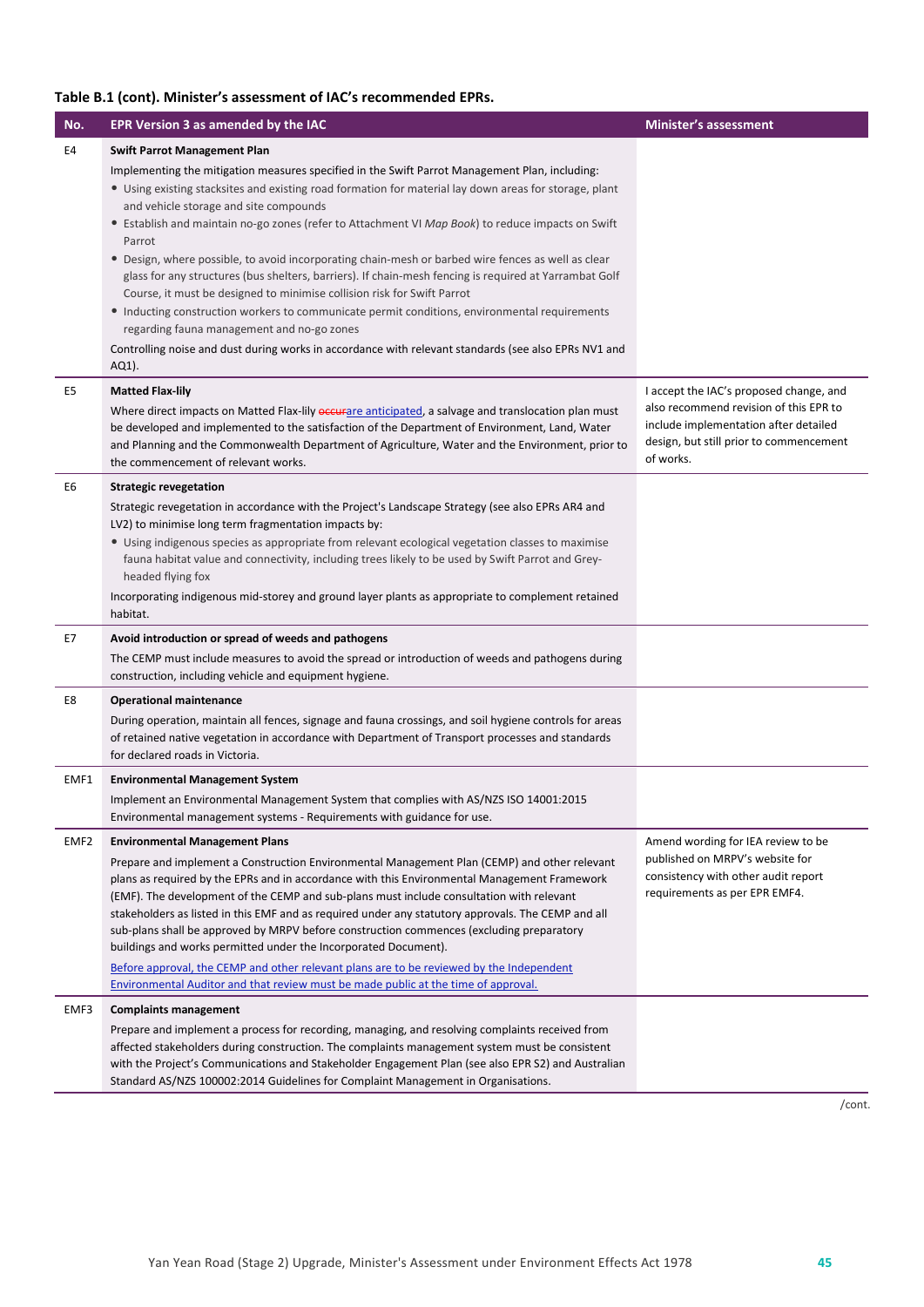| No.            | EPR Version 3 as amended by the IAC                                                                                                                                                                                                                     | <b>Minister's assessment</b> |
|----------------|---------------------------------------------------------------------------------------------------------------------------------------------------------------------------------------------------------------------------------------------------------|------------------------------|
| EMF4           | <b>Environmental compliance</b>                                                                                                                                                                                                                         |                              |
|                | Appoint a certified Independent Environmental Auditor to:                                                                                                                                                                                               |                              |
|                | • Prior to commencement of relevant works, review the Contractor's systems and plans to ensure<br>they are adequate for compliance with this EMF, relevant EPRs, CEMP, and any other plans<br>required by the EPRs, and conditions of Project approvals |                              |
|                | • Conduct regular audits (at least every six months) of Contractors' compliance with this EMF,<br>relevant EPRs, CEMP, and any other plans required by the EPRs, conditions of Project approvals,<br>and as required by MRPV                            |                              |
|                | • Prepare a six monthly audit report summarising the Contractor's compliance and results of audits<br>and provide to MRPV to be published on the MRPV website                                                                                           |                              |
|                | • Ensure the six monthly audit report is also provided to the Contractor(s), the Minister for Planning<br>and to other statutory approval authorities as required                                                                                       |                              |
|                | Review complaints referred by MRPV relevant to the EPRs.                                                                                                                                                                                                |                              |
| EMF5           | <b>Operation and maintenance</b>                                                                                                                                                                                                                        |                              |
|                | Any potential impacts during operation and maintenance will be managed in accordance with the<br>Department of Transport's environmental management system and standards for managing declared<br>roads in Victoria.                                    |                              |
| GW1            | Groundwater management                                                                                                                                                                                                                                  |                              |
|                | The CEMP must include measures to manage groundwater impacts in accordance with the relevant                                                                                                                                                            |                              |
|                | water objectives set out in the State Environment Protection Policy (Waters), Water Industry<br>Regulations 2006 (Vic) and other relevant statutory requirements.                                                                                       |                              |
| HH1            | <b>Historic heritage Doreen river red gums</b>                                                                                                                                                                                                          |                              |
|                | At the Bridge Inn Road intersection, retain the two Doreen river red gums that are identified in the                                                                                                                                                    |                              |
|                | Heritage Overlay HO191 (see also EPR AR3) and retain the Post Office and General Store building at<br>920 Doctors Gully Road For works within the Heritage Overlay that impact historic heritage, prepare a                                             |                              |
|                | Heritage Impact Statement in consultation with Shire of Nillumbik and implement no go zones in                                                                                                                                                          |                              |
|                | accordance with the CEMP (see also EPR AR3).                                                                                                                                                                                                            |                              |
|                | Design permanent and temporary works to avoid where possible, and otherwise minimise, potential                                                                                                                                                         |                              |
|                | impacts on heritage values of St. Michael's Anglican Church identified in Heritage Overlay HO219, the<br>Post Office and General Store building at 920 Doctors Gully Road, Doreen and the two Doreen River                                              |                              |
|                | Red Gums identified in Heritage Overlay HO191.                                                                                                                                                                                                          |                              |
|                | The CEMP must include processes and measures to manage historical heritage, such as                                                                                                                                                                     |                              |
|                | implementation of no-go zones.                                                                                                                                                                                                                          |                              |
| H <sub>H</sub> | <b>St. Michael's Anglican Church</b>                                                                                                                                                                                                                    |                              |
|                | Design permanent and temporary works to avoid where possible, and otherwise minimise, potential<br>impacts on the heritage values of the St. Michael's Anglican Church that are identified in the Her                                                   |                              |
|                | Overlay HO219. The CEMP must include processes and measures to manage historical heritage, such                                                                                                                                                         |                              |
|                | as implementation of no go zones, within the Construction Environmental Management Plan.                                                                                                                                                                |                              |
| HH3            | Archaeological discovery protocol                                                                                                                                                                                                                       |                              |
|                | The CEMP must include an archaeological discovery protocol that specifies measures to avoid and                                                                                                                                                         |                              |
|                | minimise impacts on any previously unidentified historical archaeological sites and values discovered<br>during construction. The management protocol must be consistent with the requirements of the                                                   |                              |
|                | Heritage Act 2017 and include procedures for ceasing work if human remains or archaeological                                                                                                                                                            |                              |
|                | artefacts are discovered, notifying Heritage Victoria of the find, obtaining consent to deal with the                                                                                                                                                   |                              |
|                | find, and dealing with the find in accordance with the consent.                                                                                                                                                                                         |                              |
|                | All personnel on site must undertake a Cultural Heritage Awareness Induction prior to commencing<br>work, which will include information on the Doreen River Red Gums, St Michael's Anglican Church and                                                 |                              |
|                | the former Post Office and General Store building at 920 Doctors Gully Road, Doreen.                                                                                                                                                                    |                              |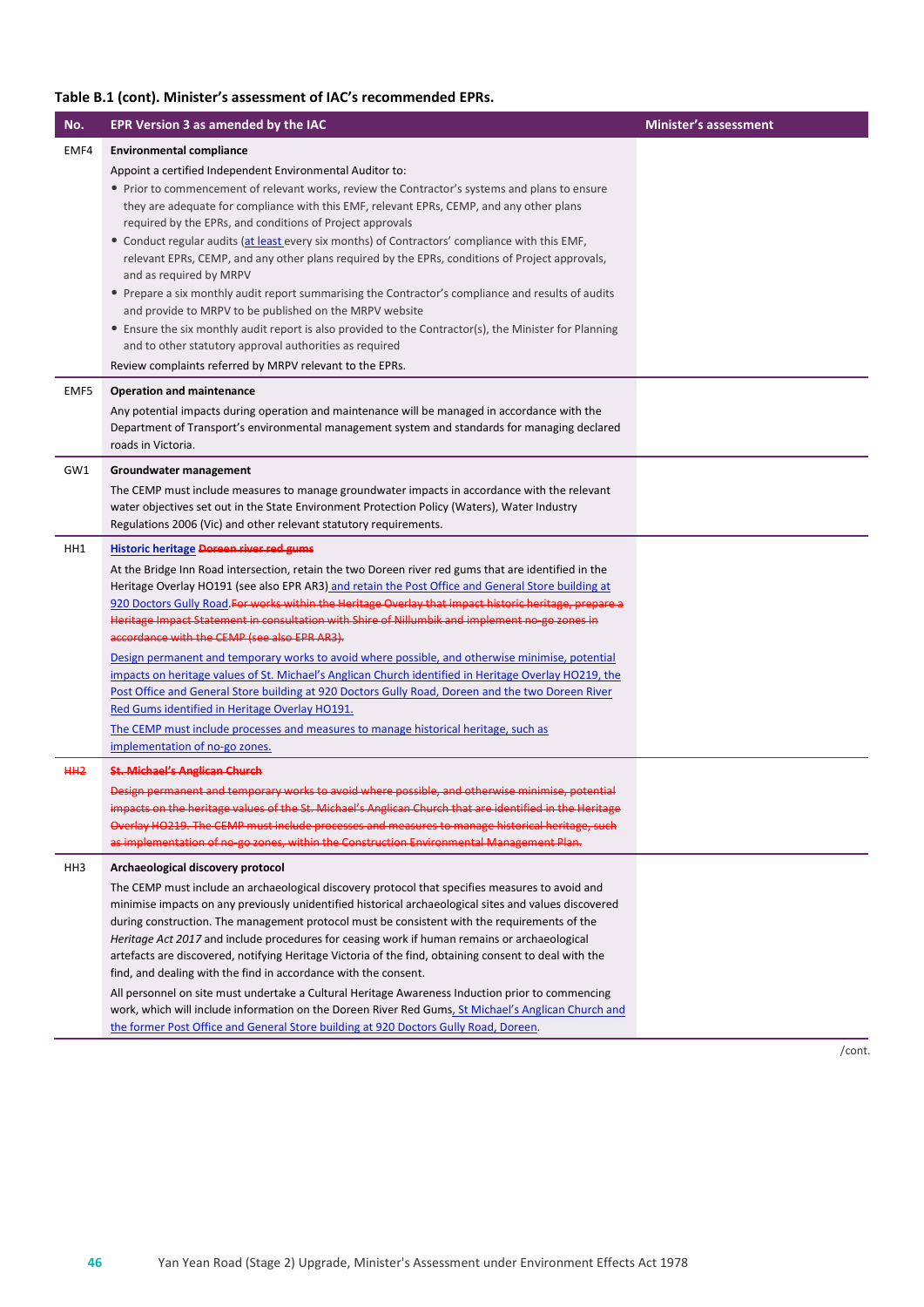| No.             | EPR Version 3 as amended by the IAC                                                                                                                                                                                                                     | <b>Minister's assessment</b> |
|-----------------|---------------------------------------------------------------------------------------------------------------------------------------------------------------------------------------------------------------------------------------------------------|------------------------------|
| LU1             | Minimise land use impacts                                                                                                                                                                                                                               |                              |
|                 | The Project must be designed and constructed to minimise the design footprint and avoid, to the<br>extent practicable, any temporary and permanent impacts on the following land uses:                                                                  |                              |
|                 | $-$ Parks and reserves                                                                                                                                                                                                                                  |                              |
|                 | $-$ Recreational and community facilities<br>$-$ Residential properties and other sensitive land uses such as educational facilities                                                                                                                    |                              |
|                 | - Commercial and industrial sites.                                                                                                                                                                                                                      |                              |
|                 | • Consolidate or minimise the fragmentation of, and provide access to, residual land parcels to                                                                                                                                                         |                              |
|                 | support future viable land use to the extent practicable and consistent with land zoning and the<br>planning policy framework                                                                                                                           |                              |
|                 | Consultation must occur with land managers and/or authorities responsible for the implementation of<br>the relevant strategic land use plans and policies, including City of Whittlesea, Shire of Nillumbik,<br>Melbourne Water and Yarra Valley Water. |                              |
| LU <sub>2</sub> | Land acquisition                                                                                                                                                                                                                                        |                              |
|                 | Where permanent land acquisition is unavoidable:                                                                                                                                                                                                        |                              |
|                 | • Early and consistent consultation with affected land owners and occupiers must occur                                                                                                                                                                  |                              |
|                 | • Continue one-on-one consultation with affected landowners and occupiers to outline the                                                                                                                                                                |                              |
|                 | acquisition and compensation process, discuss changed access arrangements and provide clear                                                                                                                                                             |                              |
|                 | timelines of proposed action<br>Compensation for interests in acquired land must be assessed in accordance with Land Acquisition and                                                                                                                    |                              |
|                 | Compensation Act 1986.                                                                                                                                                                                                                                  |                              |
| L <sub>U3</sub> | Bridge Inn Road/Yan Yean Road Surplus Land Use Plan                                                                                                                                                                                                     |                              |
|                 | Prior to operation of the Project, MRPV in consultation with Whittlesea City Council and Nillumbik                                                                                                                                                      |                              |
|                 | Shire Council, must develop and implement a Bridge Inn Road/Yan Yean Road Surplus Land Use Plan.                                                                                                                                                        |                              |
|                 | The Bridge Inn Road/Yan Yean Road Surplus Land Use Plan must set out the process for establishing<br>the future use of surplus land at the Bridge Inn Road/Yan Yean Road intersection, including:                                                       |                              |
|                 | • Proposed future use(s) of each parcel of surplus land created by the development of the Bridge Inn                                                                                                                                                    |                              |
|                 | Road/Yan Yean Road intersection;                                                                                                                                                                                                                        |                              |
|                 | • Preferred future landowner/land manager for each surplus parcel; and<br>• A process for transferring landownership where required.                                                                                                                    |                              |
|                 | Note:                                                                                                                                                                                                                                                   |                              |
|                 | Surplus land is land acquired for the Project but not to be required for permanent Project                                                                                                                                                              |                              |
|                 | infrastructure or related purposes.                                                                                                                                                                                                                     |                              |
| LV1             | <b>Implement the Landscape Strategy</b>                                                                                                                                                                                                                 |                              |
|                 | Implement the Landscape Strategy (refer to Technical Report G) during detailed design and                                                                                                                                                               |                              |
|                 | construction to minimise adverse effects on landscape values and visual impacts, particularly in                                                                                                                                                        |                              |
|                 | relation to:<br>• Retaining and reinforcing key existing views as identified within the Landscape Strategy                                                                                                                                              |                              |
|                 | • Heritage values                                                                                                                                                                                                                                       |                              |
|                 | • Existing and proposed landmark elements across the Project                                                                                                                                                                                            |                              |
|                 | • High value vegetation as identified within the Landscape Strategy's 'Cultural Value of Vegetation<br>Assessment'                                                                                                                                      |                              |
|                 | • Community and recreational centres and open space, including existing Council masterplans for<br>Doreen Recreational Reserve, Yarrambat Park & Golf Course and Yarrambat Township                                                                     |                              |
|                 | • Residential and business interfaces.                                                                                                                                                                                                                  |                              |
|                 | Before operation, implement the Landscape Strategy to provide landscaping and reinstatement works                                                                                                                                                       |                              |
|                 | to surplus land parcels consistent with the future use(s) of those surplus parcels proposed in the                                                                                                                                                      |                              |
|                 | Bridge Inn Road/Yan Yean Road Surplus Land Use Plan (refer to EPR LU3).<br>See also EPRs E6, AR1, AR4, LV2, LU3 and V1.                                                                                                                                 |                              |
|                 |                                                                                                                                                                                                                                                         |                              |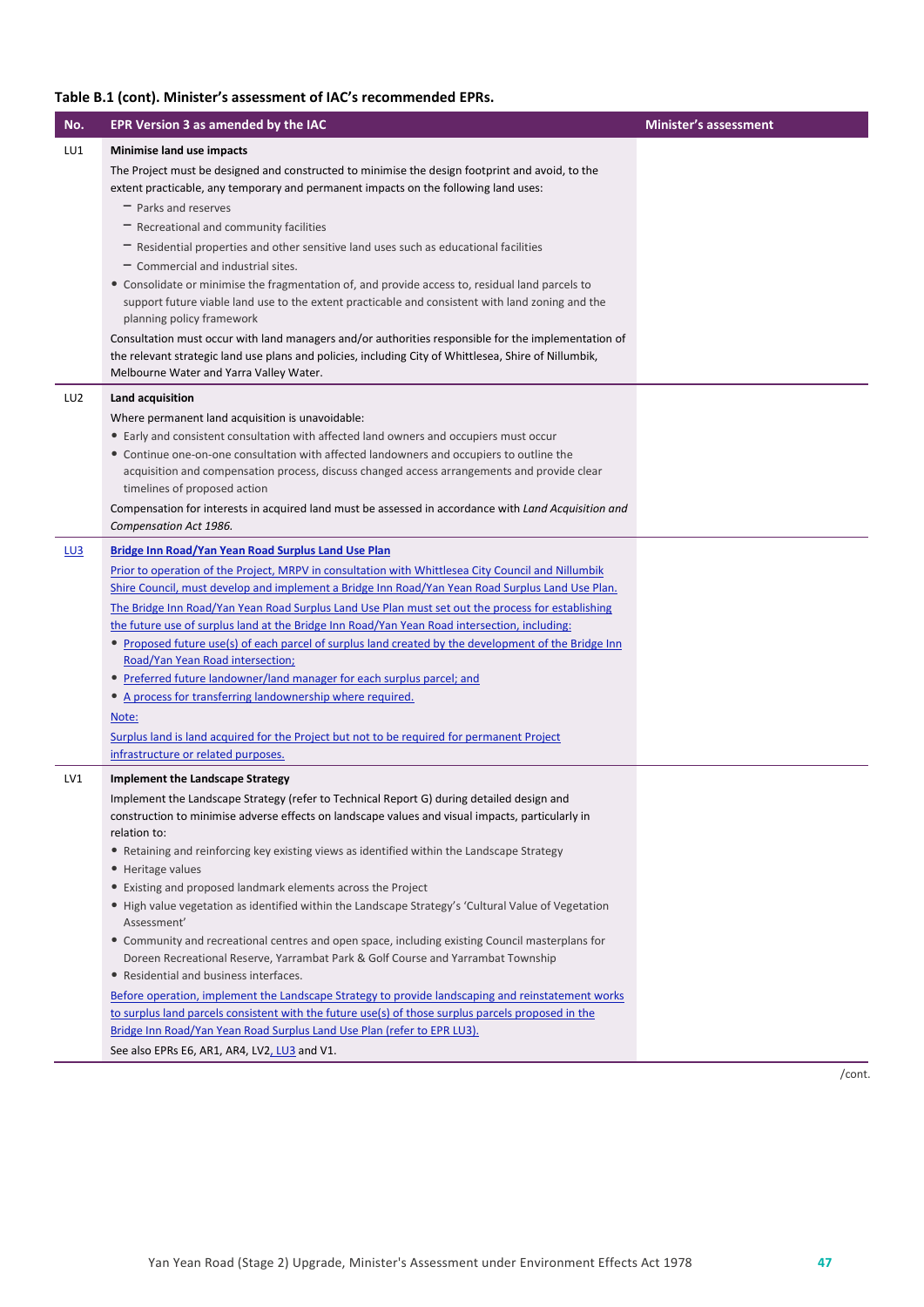| No.             | EPR Version 3 as amended by the IAC                                                                                                                                                                                                                                                                                                                                                                                                                                                                                                                                                                                                                                                                                                                                                                                                                                                                                                                                                                                                                                                                                                                                                                                                                                                                                                                                                                                                                                                                                                                                                                                                                                                                                              | <b>Minister's assessment</b>                                                                                                                                                                                                                                                                     |
|-----------------|----------------------------------------------------------------------------------------------------------------------------------------------------------------------------------------------------------------------------------------------------------------------------------------------------------------------------------------------------------------------------------------------------------------------------------------------------------------------------------------------------------------------------------------------------------------------------------------------------------------------------------------------------------------------------------------------------------------------------------------------------------------------------------------------------------------------------------------------------------------------------------------------------------------------------------------------------------------------------------------------------------------------------------------------------------------------------------------------------------------------------------------------------------------------------------------------------------------------------------------------------------------------------------------------------------------------------------------------------------------------------------------------------------------------------------------------------------------------------------------------------------------------------------------------------------------------------------------------------------------------------------------------------------------------------------------------------------------------------------|--------------------------------------------------------------------------------------------------------------------------------------------------------------------------------------------------------------------------------------------------------------------------------------------------|
| LV <sub>2</sub> | Replanting and reinstatement of vegetation                                                                                                                                                                                                                                                                                                                                                                                                                                                                                                                                                                                                                                                                                                                                                                                                                                                                                                                                                                                                                                                                                                                                                                                                                                                                                                                                                                                                                                                                                                                                                                                                                                                                                       |                                                                                                                                                                                                                                                                                                  |
|                 | Replanting and reinstatement of vegetation must occur in accordance with the Project's Landscape<br>Strategy (see also EPRs E6, AR1, AR4, LV1 and V1) in consultation with the relevant land manager,<br>Nillumbik Shire Council and Whittlesea City Council (as appropriate), including:<br>• Ensure tree planting is fully coordinated with services, easements and utilities including required                                                                                                                                                                                                                                                                                                                                                                                                                                                                                                                                                                                                                                                                                                                                                                                                                                                                                                                                                                                                                                                                                                                                                                                                                                                                                                                               |                                                                                                                                                                                                                                                                                                  |
|                 | height limits and offsets                                                                                                                                                                                                                                                                                                                                                                                                                                                                                                                                                                                                                                                                                                                                                                                                                                                                                                                                                                                                                                                                                                                                                                                                                                                                                                                                                                                                                                                                                                                                                                                                                                                                                                        |                                                                                                                                                                                                                                                                                                  |
|                 | • Ensure new tree planting is climate resilient and suitable for the local context                                                                                                                                                                                                                                                                                                                                                                                                                                                                                                                                                                                                                                                                                                                                                                                                                                                                                                                                                                                                                                                                                                                                                                                                                                                                                                                                                                                                                                                                                                                                                                                                                                               |                                                                                                                                                                                                                                                                                                  |
|                 | • Maximises the enhancement of landscape, Aboriginal and historical cultural heritage, and                                                                                                                                                                                                                                                                                                                                                                                                                                                                                                                                                                                                                                                                                                                                                                                                                                                                                                                                                                                                                                                                                                                                                                                                                                                                                                                                                                                                                                                                                                                                                                                                                                       |                                                                                                                                                                                                                                                                                                  |
|                 | vegetation and habitat connectivity values, where opportunities exist                                                                                                                                                                                                                                                                                                                                                                                                                                                                                                                                                                                                                                                                                                                                                                                                                                                                                                                                                                                                                                                                                                                                                                                                                                                                                                                                                                                                                                                                                                                                                                                                                                                            |                                                                                                                                                                                                                                                                                                  |
|                 | • Provide replacement screening vegetation where feasible to reduce impacts to visual amenity                                                                                                                                                                                                                                                                                                                                                                                                                                                                                                                                                                                                                                                                                                                                                                                                                                                                                                                                                                                                                                                                                                                                                                                                                                                                                                                                                                                                                                                                                                                                                                                                                                    |                                                                                                                                                                                                                                                                                                  |
|                 | • Enhance existing vegetation along the road corridor and around infrastructure elements                                                                                                                                                                                                                                                                                                                                                                                                                                                                                                                                                                                                                                                                                                                                                                                                                                                                                                                                                                                                                                                                                                                                                                                                                                                                                                                                                                                                                                                                                                                                                                                                                                         |                                                                                                                                                                                                                                                                                                  |
|                 | • Provide contextual planting along roads and walking and cycling paths where feasible to achieve<br>tree canopy cover for shade, shelter and habitat creation and connectivity                                                                                                                                                                                                                                                                                                                                                                                                                                                                                                                                                                                                                                                                                                                                                                                                                                                                                                                                                                                                                                                                                                                                                                                                                                                                                                                                                                                                                                                                                                                                                  |                                                                                                                                                                                                                                                                                                  |
|                 | • Seek to improve user amenity through identifying opportunities within public open space in<br>accordance with relevant Council masterplans                                                                                                                                                                                                                                                                                                                                                                                                                                                                                                                                                                                                                                                                                                                                                                                                                                                                                                                                                                                                                                                                                                                                                                                                                                                                                                                                                                                                                                                                                                                                                                                     |                                                                                                                                                                                                                                                                                                  |
|                 | • Enhance intersections and identified gateways with distinctive native plantings to act as visual<br>marker along the road corridor                                                                                                                                                                                                                                                                                                                                                                                                                                                                                                                                                                                                                                                                                                                                                                                                                                                                                                                                                                                                                                                                                                                                                                                                                                                                                                                                                                                                                                                                                                                                                                                             |                                                                                                                                                                                                                                                                                                  |
|                 | • Where existing vegetation on private residential property is removed due to the acquisition of land,                                                                                                                                                                                                                                                                                                                                                                                                                                                                                                                                                                                                                                                                                                                                                                                                                                                                                                                                                                                                                                                                                                                                                                                                                                                                                                                                                                                                                                                                                                                                                                                                                           |                                                                                                                                                                                                                                                                                                  |
|                 | for dwellings that will be located within 7 metres of the road or cycling and walking paths provide<br>replacement screening vegetation to provide privacy to those dwellings. Where there is insufficient                                                                                                                                                                                                                                                                                                                                                                                                                                                                                                                                                                                                                                                                                                                                                                                                                                                                                                                                                                                                                                                                                                                                                                                                                                                                                                                                                                                                                                                                                                                       |                                                                                                                                                                                                                                                                                                  |
|                 | space to achieve replacement screening vegetation within the road reserve, the replacement                                                                                                                                                                                                                                                                                                                                                                                                                                                                                                                                                                                                                                                                                                                                                                                                                                                                                                                                                                                                                                                                                                                                                                                                                                                                                                                                                                                                                                                                                                                                                                                                                                       |                                                                                                                                                                                                                                                                                                  |
|                 | screening vegetation should be provided on the private land, subject to landowner agreement                                                                                                                                                                                                                                                                                                                                                                                                                                                                                                                                                                                                                                                                                                                                                                                                                                                                                                                                                                                                                                                                                                                                                                                                                                                                                                                                                                                                                                                                                                                                                                                                                                      |                                                                                                                                                                                                                                                                                                  |
|                 | All advanced tree stock must be assessed by the project arborist before installation and must be in<br>accordance with AS2303-2018 Tree Stock for Landscape Use. Certification reports for trees to be                                                                                                                                                                                                                                                                                                                                                                                                                                                                                                                                                                                                                                                                                                                                                                                                                                                                                                                                                                                                                                                                                                                                                                                                                                                                                                                                                                                                                                                                                                                           |                                                                                                                                                                                                                                                                                                  |
|                 | planted are to be supplied to MRPV.                                                                                                                                                                                                                                                                                                                                                                                                                                                                                                                                                                                                                                                                                                                                                                                                                                                                                                                                                                                                                                                                                                                                                                                                                                                                                                                                                                                                                                                                                                                                                                                                                                                                                              |                                                                                                                                                                                                                                                                                                  |
| NV1             | <b>Construction noise management</b>                                                                                                                                                                                                                                                                                                                                                                                                                                                                                                                                                                                                                                                                                                                                                                                                                                                                                                                                                                                                                                                                                                                                                                                                                                                                                                                                                                                                                                                                                                                                                                                                                                                                                             |                                                                                                                                                                                                                                                                                                  |
|                 | The CEMP must include measures to manage construction noise and vibration in accordance with EPA<br>Publication 1254 (Noise Control Guidelines), EPA Publication 480 (EPA Environmental Guidelines for<br>Major Construction Sites) and other relevant statutory requirements. The CEMP should include<br>measures, such as (but not limited to):<br>• Fit and maintain appropriate mufflers on earth-moving and other vehicles on the site<br>• Enclose noisy equipment<br>• Provide noise attenuation screens, where appropriate<br>• Where an activity is likely to cause noise impacts to nearby residents, restrict operating hours to<br>between 7 am and 6 pm weekdays and 7 am to 1 pm Saturday, except where, for practical reasons,<br>the activity is unavoidable. All reasonable measures must be implemented to mitigate the impacts<br>of such unavoidable works<br>• Undertake targeted noise monitoring of construction activities that are expected to cause higher<br>impacts (as appropriate) and modify management actions as necessary<br>• Advise local residents when unavoidable out-of-hours work will occur<br>• Schedule deliveries to the site so that disruption to local amenity and traffic is minimised<br>• Prepare and Implement a Construction Noise and Vibration Plan consistent with the<br>recommendation in Technical Appendix I<br>• A noise and vibration communications sub-plan, consistent with the Communications and<br>Stakeholder Engagement Plan (see also EPR S2), for informing the community of work scheduling<br>and working hours<br>Provide the opportunity for the community to raise issues / concerns through an attended 24-hour<br>phone number (see also EPR S2). |                                                                                                                                                                                                                                                                                                  |
| NV <sub>2</sub> | Achieve traffic noise objectives                                                                                                                                                                                                                                                                                                                                                                                                                                                                                                                                                                                                                                                                                                                                                                                                                                                                                                                                                                                                                                                                                                                                                                                                                                                                                                                                                                                                                                                                                                                                                                                                                                                                                                 | I support the intent of this change,                                                                                                                                                                                                                                                             |
|                 | Design and construct the Project to mitigate potential significant noise effects as defined by 'A Guide<br>to the Reduction of Traffic Noise' (VicRoads, 2003) in consultation with property owners and to<br>consider measures such as quieter pavement surfaces and measures including signage to reduce<br>engine brake noise so that operational noise will be addressed in accordance with the VicRoads Traffic<br>Noise Reduction Policy (2005).                                                                                                                                                                                                                                                                                                                                                                                                                                                                                                                                                                                                                                                                                                                                                                                                                                                                                                                                                                                                                                                                                                                                                                                                                                                                           | however recommend further<br>consideration by MRPV as to how to<br>define significant noise effects in this EPR,<br>and to investigate what mitigation levels<br>would be practicable. I note the guide's<br>reference to mitigation for levels above<br>68 dB(A) may be a sound starting point. |
|                 |                                                                                                                                                                                                                                                                                                                                                                                                                                                                                                                                                                                                                                                                                                                                                                                                                                                                                                                                                                                                                                                                                                                                                                                                                                                                                                                                                                                                                                                                                                                                                                                                                                                                                                                                  |                                                                                                                                                                                                                                                                                                  |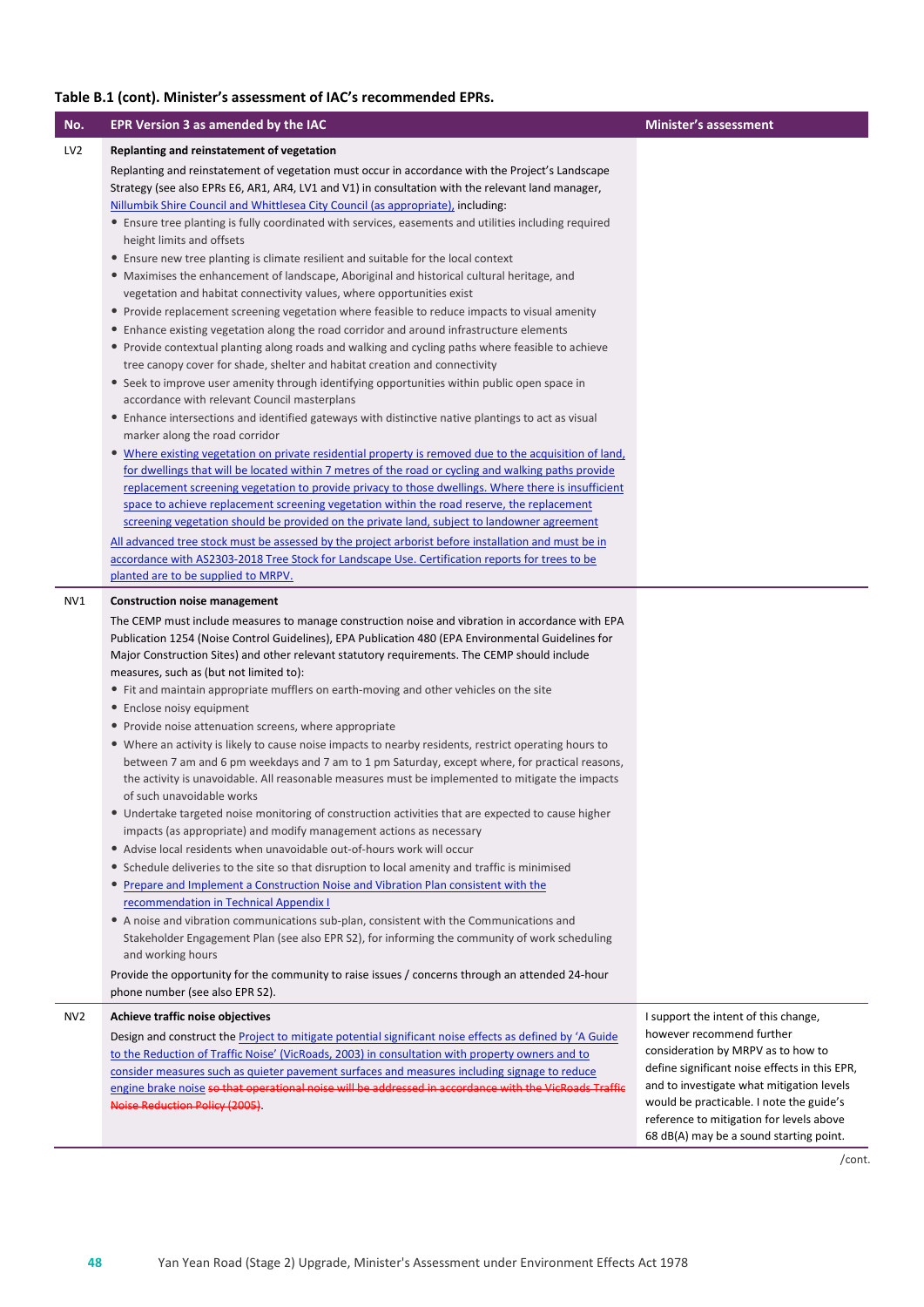| No.             | EPR Version 3 as amended by the IAC                                                                                                                                                                                                                                                                                                                                                                                                                                                                                                                                                                                                                                                                                                                                                                                                                                                                                                                                                                                                                                                                                                                                                                                                                                                                                                                                                                                                                                                                                                                                                                                                                                                                                                                                                                                                                                                                                                                                                                                                                                              | <b>Minister's assessment</b>                                                                                                                                         |
|-----------------|----------------------------------------------------------------------------------------------------------------------------------------------------------------------------------------------------------------------------------------------------------------------------------------------------------------------------------------------------------------------------------------------------------------------------------------------------------------------------------------------------------------------------------------------------------------------------------------------------------------------------------------------------------------------------------------------------------------------------------------------------------------------------------------------------------------------------------------------------------------------------------------------------------------------------------------------------------------------------------------------------------------------------------------------------------------------------------------------------------------------------------------------------------------------------------------------------------------------------------------------------------------------------------------------------------------------------------------------------------------------------------------------------------------------------------------------------------------------------------------------------------------------------------------------------------------------------------------------------------------------------------------------------------------------------------------------------------------------------------------------------------------------------------------------------------------------------------------------------------------------------------------------------------------------------------------------------------------------------------------------------------------------------------------------------------------------------------|----------------------------------------------------------------------------------------------------------------------------------------------------------------------|
| S1              | Social access and amenity                                                                                                                                                                                                                                                                                                                                                                                                                                                                                                                                                                                                                                                                                                                                                                                                                                                                                                                                                                                                                                                                                                                                                                                                                                                                                                                                                                                                                                                                                                                                                                                                                                                                                                                                                                                                                                                                                                                                                                                                                                                        |                                                                                                                                                                      |
|                 | To develop and implement measures to avoid and minimise impacts on social and cultural values,<br>including:<br>• Design permanent and temporary works to avoid where possible, and otherwise minimise adverse<br>effects on trees (see also EPR AR1)                                                                                                                                                                                                                                                                                                                                                                                                                                                                                                                                                                                                                                                                                                                                                                                                                                                                                                                                                                                                                                                                                                                                                                                                                                                                                                                                                                                                                                                                                                                                                                                                                                                                                                                                                                                                                            |                                                                                                                                                                      |
|                 | Detailed design to protect and, where practicable, improve access to amenity for potentially affected<br>residents, users of the transport corridor (pedestrians, cyclists, horse riders and motorists), open<br>space, social and community infrastructure and commercial facilities, and implementing the principles<br>of Crime Prevention Through Environmental Design.                                                                                                                                                                                                                                                                                                                                                                                                                                                                                                                                                                                                                                                                                                                                                                                                                                                                                                                                                                                                                                                                                                                                                                                                                                                                                                                                                                                                                                                                                                                                                                                                                                                                                                      |                                                                                                                                                                      |
| S <sub>2</sub>  | Implement a Communications and Stakeholder Engagement Plan                                                                                                                                                                                                                                                                                                                                                                                                                                                                                                                                                                                                                                                                                                                                                                                                                                                                                                                                                                                                                                                                                                                                                                                                                                                                                                                                                                                                                                                                                                                                                                                                                                                                                                                                                                                                                                                                                                                                                                                                                       |                                                                                                                                                                      |
|                 | Prior to construction, develop and implement a Communications and Stakeholder Engagement Plan to<br>engage and consult the community and affected stakeholders and discuss progress of construction<br>activities. The Communications and Stakeholder Engagement Plan must include measures to:<br>• Identify a process for identifying community issues and the recording, management and resolution<br>of complaints from affected stakeholders including business owners, community service providers,<br>education providers, public and active transport key user groups and residents, consistent with<br>Australian Standard AS/NZS 10002:2014 Guidelines for Complaint Management in Organisations<br>• Communicate and engage with the community and potentially affected stakeholders in relation to:<br>- Construction activities including temporary works and impacts that may affect the community,<br>businesses or individual stakeholders (e.g. dust, noise, vibration and light) and relevant<br>mitigation<br>$-$ Changes to transport conditions and relevant mitigation (e.g. road closures, detours)<br>• Ensure that communities are notified of construction and changes well in advance of works<br>commencing as approved by MRPV<br>• Ensure that the consultation program includes provision for onsite signage of affected properties<br>that provide a service to the local or regional community<br>• Continue consultation with people affected by the relocation of memorials<br>• Outline the timing of works that will affect particular local areas, to be updated to reflect current<br>and anticipated conditions<br>• Communicate incidents and emergencies, including notification methods and timeframes in the<br>event of a major incident or overrun<br>• Ensure the workforce has appropriate community awareness and sensitivity<br>• Implement innovative communications tools and methods to enhance the Project's ability to<br>effectively communicate and engage with the community and stakeholders including best available |                                                                                                                                                                      |
|                 | technology in addition to conventional means<br>Make provision for a 24-hour phone number to be available to the community to report concerns.                                                                                                                                                                                                                                                                                                                                                                                                                                                                                                                                                                                                                                                                                                                                                                                                                                                                                                                                                                                                                                                                                                                                                                                                                                                                                                                                                                                                                                                                                                                                                                                                                                                                                                                                                                                                                                                                                                                                   |                                                                                                                                                                      |
| S3              | <b>Reinstatement of access</b>                                                                                                                                                                                                                                                                                                                                                                                                                                                                                                                                                                                                                                                                                                                                                                                                                                                                                                                                                                                                                                                                                                                                                                                                                                                                                                                                                                                                                                                                                                                                                                                                                                                                                                                                                                                                                                                                                                                                                                                                                                                   |                                                                                                                                                                      |
|                 | To mitigate impact to community facilities and the community after construction, driveway and access<br>will be reinstated. Where access cannot be reinstated, alternative access is required to be provided in<br>consultation with stakeholders.                                                                                                                                                                                                                                                                                                                                                                                                                                                                                                                                                                                                                                                                                                                                                                                                                                                                                                                                                                                                                                                                                                                                                                                                                                                                                                                                                                                                                                                                                                                                                                                                                                                                                                                                                                                                                               |                                                                                                                                                                      |
| SU1             | Integrate sustainable design and construction practices to minimise, to the extent practicable,<br>resource use particularly greenhouse gas emissions from construction of the Project.                                                                                                                                                                                                                                                                                                                                                                                                                                                                                                                                                                                                                                                                                                                                                                                                                                                                                                                                                                                                                                                                                                                                                                                                                                                                                                                                                                                                                                                                                                                                                                                                                                                                                                                                                                                                                                                                                          |                                                                                                                                                                      |
| SU <sub>2</sub> | Integrate sustainable development principles including through the implementation of Timber Reuse<br>Strategies to ensure beneficial reuse of felled timber.                                                                                                                                                                                                                                                                                                                                                                                                                                                                                                                                                                                                                                                                                                                                                                                                                                                                                                                                                                                                                                                                                                                                                                                                                                                                                                                                                                                                                                                                                                                                                                                                                                                                                                                                                                                                                                                                                                                     | I don't support this recommendation as<br>the project's landscape strategy already<br>provides direction for timber reuse and<br>must be implemented as per EPR LV1. |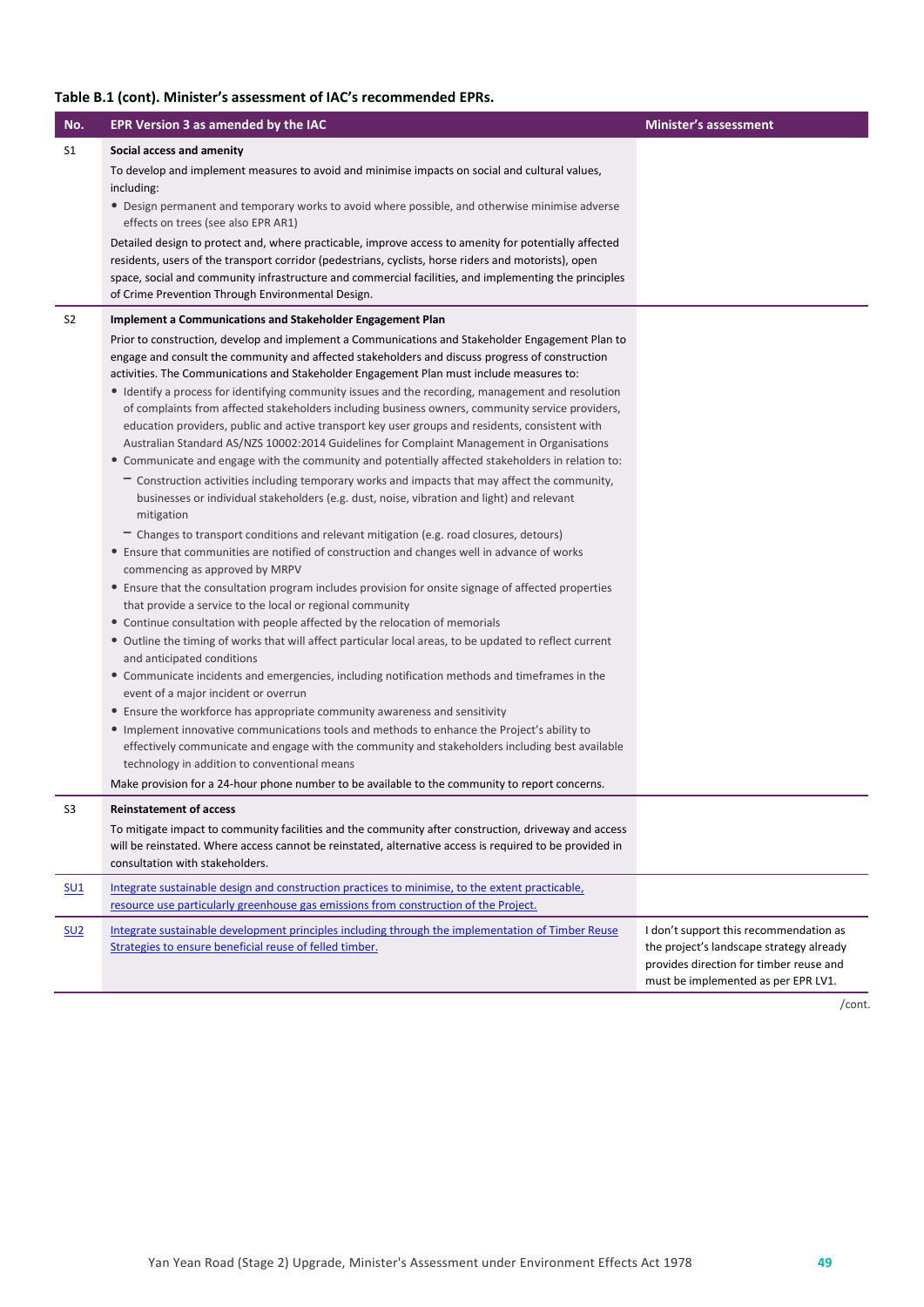| No.             | EPR Version 3 as amended by the IAC                                                                                                                                                                                                                                                                                                                                                                                                                                                                                                                                                                                                                                                                                                                                                                                                                                                                                                                                                                                                                                                                                                                                                                                                                                                                                                                                                                                                                                                                      | <b>Minister's assessment</b>                                                         |
|-----------------|----------------------------------------------------------------------------------------------------------------------------------------------------------------------------------------------------------------------------------------------------------------------------------------------------------------------------------------------------------------------------------------------------------------------------------------------------------------------------------------------------------------------------------------------------------------------------------------------------------------------------------------------------------------------------------------------------------------------------------------------------------------------------------------------------------------------------------------------------------------------------------------------------------------------------------------------------------------------------------------------------------------------------------------------------------------------------------------------------------------------------------------------------------------------------------------------------------------------------------------------------------------------------------------------------------------------------------------------------------------------------------------------------------------------------------------------------------------------------------------------------------|--------------------------------------------------------------------------------------|
| SW1             | Surface water management                                                                                                                                                                                                                                                                                                                                                                                                                                                                                                                                                                                                                                                                                                                                                                                                                                                                                                                                                                                                                                                                                                                                                                                                                                                                                                                                                                                                                                                                                 |                                                                                      |
|                 | The CEMP must include processes and measures to manage surface water in accordance with the<br>relevant 'Best practice' water objectives set out in the State Environment Protection Policy (Waters),<br>Melbourne Water Performance Criteria and other relevant statutory requirements. Mitigation and<br>management measures would be informed by Melbourne Water and Council requirements, EPA<br>Publications 275, 480 and 960 and include:<br>• Best practice sediment and erosion control, including measures to prevent contamination of<br>surface waters from contaminated soils if / when encountered and the management of dewatering<br>of earthworks areas following storm events<br>• Maintenance of existing flow paths, drainage lines and floodplain storage or, where modification of<br>existing flow paths cannot be avoided, mitigating the effects of changes to flow to the extent<br>practicable<br>• Water quality monitoring during construction and management of drainage infrastructure to be<br>carried out in accordance with MRPV's Integrated Water Management Guideline (2020)<br>• Stormwater or flood modelling and implementation of mitigation solutions and management<br>measures for temporary works as required<br>• Flood emergency management including consideration of scheduling works<br>• Maximising the visual and aesthetic amenity of waterways having regard to any relevant<br>development plans in consultation with Melbourne Water              |                                                                                      |
|                 | Refuelling in designated areas where hardstand is present and removal of impacted soils following<br>minor spills.                                                                                                                                                                                                                                                                                                                                                                                                                                                                                                                                                                                                                                                                                                                                                                                                                                                                                                                                                                                                                                                                                                                                                                                                                                                                                                                                                                                       |                                                                                      |
| SW <sub>2</sub> | Design to minimise surface water impacts                                                                                                                                                                                                                                                                                                                                                                                                                                                                                                                                                                                                                                                                                                                                                                                                                                                                                                                                                                                                                                                                                                                                                                                                                                                                                                                                                                                                                                                                 |                                                                                      |
|                 | Design the Project to minimise impacts on the hydrologic and / or hydraulic regime of waterways and<br>stormwater risks, including:<br>• Develop a detailed drainage model based on the 3D road detailed design to comply with Austroads,<br>Council and Melbourne Water guidelines. A spill risk assessment will be conducted for each outfall<br>based on the likelihood of a spill, which is estimated based on the road characteristics (geometry)<br>of the outfall catchment, and its proximity to the downstream water sensitive receptors (i.e.<br>consequence of the spill). Outfalls with a high spill risk are to provide spill containment<br>• Discharge and runoff to meet the relevant water objectives set out in the State Environment<br>Protection Policy (Waters), Melbourne Water Performance Criteria and other relevant statutory<br>requirements<br>• For outfalls to major main drains or waterways, determine specific requirements in consultation<br>with Melbourne Water<br>• Minimise risk from changes to flood levels, flows and velocities. Permanent works must not<br>increase overall flood risk at relevant locations or modify the flow regime of waterways without the<br>acceptanceapproval of the relevant flood plain manager, drainage authority or asset owner<br>• Minimise impacts on private, Council and Melbourne Water drainage assets<br>Comply with Melbourne Water Performance Criteria and MRPV's Integrated Water Management<br>Guideline (2020). |                                                                                      |
| TP1             | Optimise design for active and road users                                                                                                                                                                                                                                                                                                                                                                                                                                                                                                                                                                                                                                                                                                                                                                                                                                                                                                                                                                                                                                                                                                                                                                                                                                                                                                                                                                                                                                                                | Include 'bus stops' in the third bullet                                              |
|                 | Optimise the design in consultation with appropriate road management authorities, Shire of Nillumbik<br>and City of Whittlesea to:<br>• Minimise adverse impact on travel times for all transport modes, including walking and cycling<br>• Maintain, and where practicable, enhance the traffic movements at intersections within the project<br>area<br>• Design the road, walking and cycling elements and other recreation activities to meet relevant road<br>and transport authority requirements<br>• Where existing traffic movements are altered by the Project, ensure that alternative movements<br>are incorporated into the design, including property accesses<br>• Maintain, and where practicable, enhance pedestrian movements, horse rider access, bicycle<br>connectivity, and walking and cycling paths, including access to public open space and reserves<br>Road Safety Audits should be undertaken in accordance with Department of Transport guidelines,<br>with particular emphasis on property access.                                                                                                                                                                                                                                                                                                                                                                                                                                                                        | point.<br>Revise final sentence to state 'road safety<br>audits must be undertaken'. |
|                 |                                                                                                                                                                                                                                                                                                                                                                                                                                                                                                                                                                                                                                                                                                                                                                                                                                                                                                                                                                                                                                                                                                                                                                                                                                                                                                                                                                                                                                                                                                          |                                                                                      |